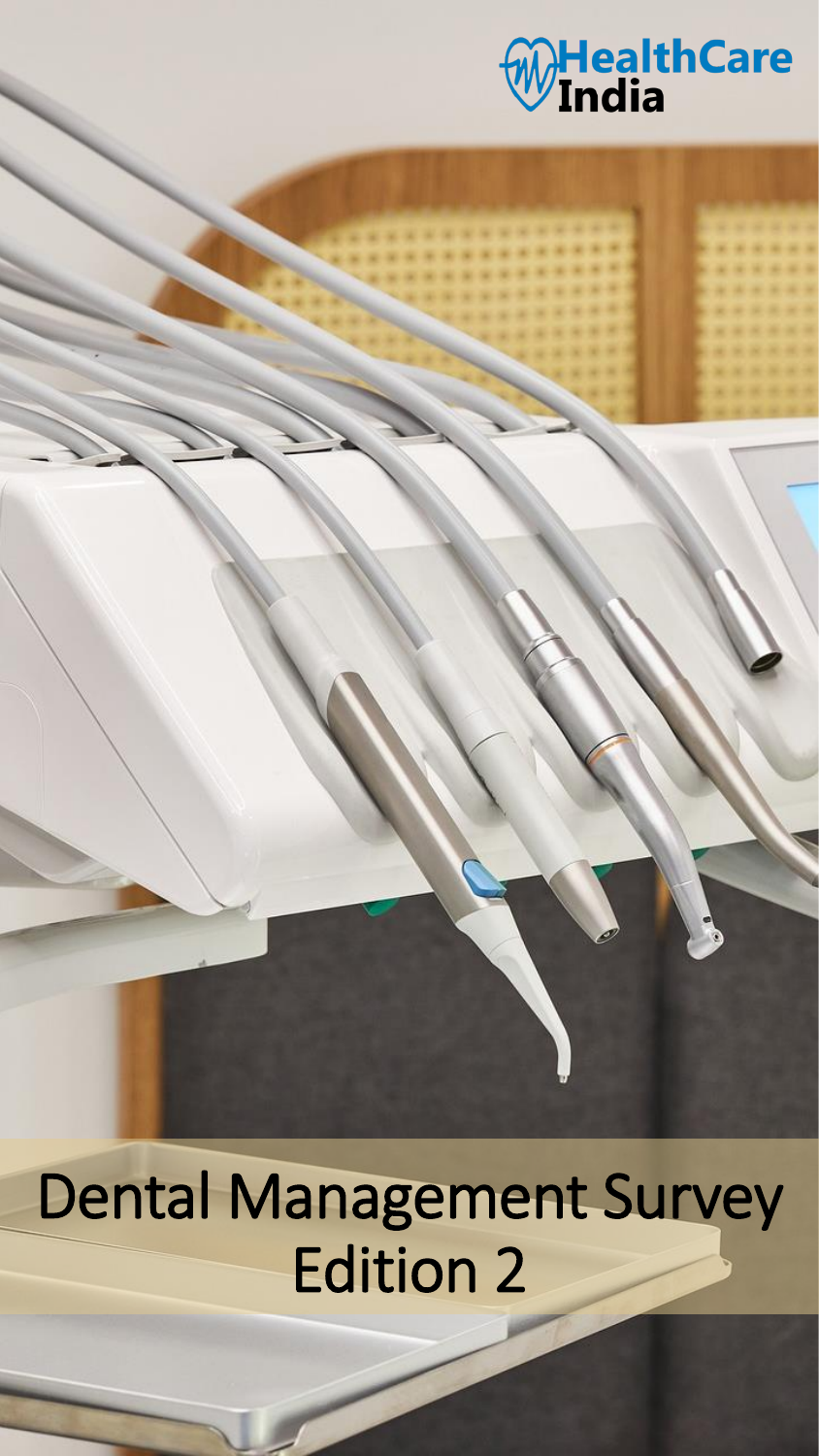### **Dental practitioners keen to use technology to develop their practice**

The first dental college in India was set up in Kolkata in 1920. The first private dental college was set up in 1965 and I had the opportunity to study at that hallowed institution. Today the Manipal College of Dental Surgery (MCODS) is a top ranked private dental college in India. While dental education is focused on how to treat patients, very few institutions educate their students on how to set up and run their dental practices successfully. In current times, where healthcare models are undergoing a paradigm shift, the dental practice has no option but to join this journey. However, many dentists feel handicapped by their lack of knowledge in this area. I was no different and learnt on the job to figure out how to make decisions that could ensure my practice remained relevant to patients.

The second edition of our dental management survey is an effort to help dentists understand how better to seize the opportunities they have today and grow their practice. Our findings indicate that recently qualified dentists as well as established dentists struggle with running their practices efficiently. This calls for a relook at some of the key management principles being employed by dentists in India.

Technology plays an important part of our lives today and a dental practice that doesn't adopt technology is unlikely to remain relevant. In this regard, our survey indicates that dentists are slowly adopting social media as well as desktop based technology for practice management and patient outreach, while continuing to remain reliant on paper based records.

Our team also spoke to some dentists to understand their key priorities and increasing patient flow and continuing dental education featured high on the list. Dentists are keen to increase the size of their practice, build a brand and raise aware awareness about dental hygiene among patients. To do so, they feel the need to learn about new procedures such as implants so they can serve patients better. Interesting India has a dental surgeon to patient ratio that favors dentists. According to the WHO the ideal dentist to population ratio is 1:7500. According to the [World Health Statistics](https://www.ncbi.nlm.nih.gov/pmc/articles/PMC4856508/), 2014, the ratio in India is 1:10000 in urban areas and 1: 1.5 Lakh in rural areas.

While dentists in India continue to work through these challenges, their counterparts in the west have been adopting these principles for some time. The Middle East, for example, has been adopting digital technology in healthcare for a while now. In Kuwait all patients have unique medical record numbers and identifiers help the health ministry to keep track of key health parameters including dental parameters. India is also moving in that direction with the government introducing digitization in all spheres of life.

I hope this report will help dentists make better decisions in their journey to grow and manage their practice. As always, I look forward to your feedback and support.

Dr. Vikram Venkateswaran

Founder and Managing Editor, Healthcare in India

## **Profile of respondents**



Close to 60% of respondents had less than five years of experience; 30% had between 5 and 10 years of experience and the rest had over 15 years of experience



71% were private practitioners and the rest were practicing as part of a dental chain or hospital

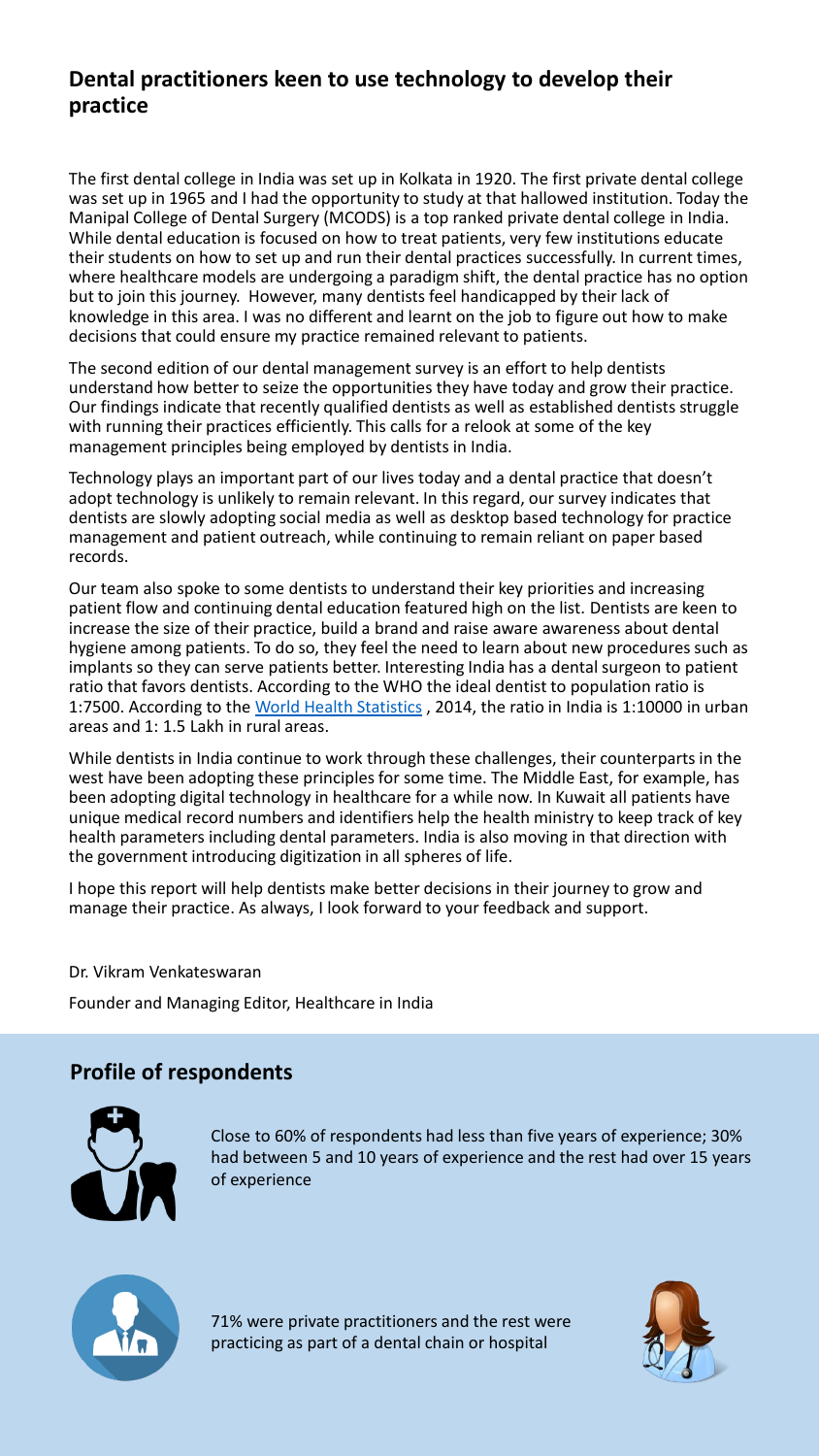# **Key findings**

Do you use management and technology tools?



### The tools most commonly used by dental practitioners were





*42%*  Dental Management software





Tools on top of the mind recall of dental practitioners were



## What do dental practitioners use technology for?





*28%*  Appointment management



*26%* Storing dental images and X-Rays

**Over 78% of respondents felt technology could be used to market their clinic and its facilities to patients, particularly international patients (49%) and to collaborate with fellow dental practitioners (51%).**



Close to 62% of respondents want to partner with third parties to use technology to improve their practice.

*36%* 

Patient education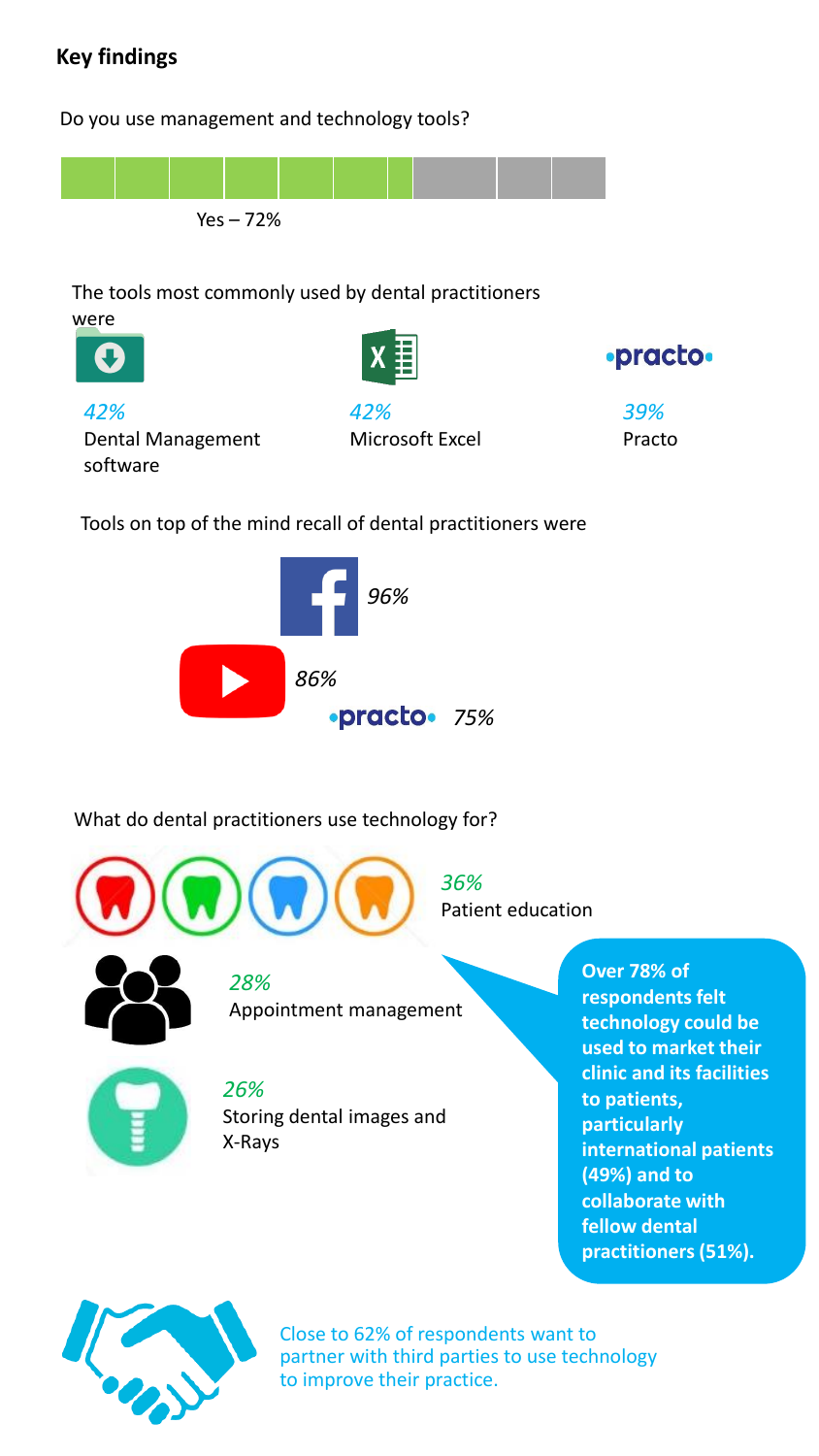### Leveraging digital tools to grow your dental practice 3 Considerations

### **#1 Where to deploy tools? – For marketing or cost optimization efforts?**

The answer depends on the primary business objectives for the practice. For most new and emerging practices, the focus should be on gaining patients. Growing revenues, investing in improving patient targeting, patient education and branding become key objectives. At this stage, our recommendation is for most dental surgeons to look at tactics like Digital Marketing, Social Media and platforms like Practo. While the platforms can be chosen based on the target patients' social media presence, the messaging also needs to be tailored to patients. This is where we have often seen a disconnect.

For the purpose of this survey, we analyzed over 2000 social media conversations (available publicly) among dentists in the Pune region over 6 months and found that a majority of conversations were happening on Facebook. While this is understandable considering many patients are active on Facebook, the challenge lay in what was being discussed. The topics were centered on continuing dental education and implants, with only a handful of conversations around topics like improving dental hygiene and maintaining dental health, which are more relevant to patients. Predictably, there was very little patient engagement.

For established practices looking to deploy technology, the focus needs to be on improving operational efficiencies. We believe that larger more established practices can benefit from a Customer Relationship Management software such as Sugar CRM, Zoho CRM or Creato CRM. These platforms can help record and analyze daily transactions and over time, the data can be used to rationalize the practice's portfolio. This could help identify profitable areas which the dentist can choose to channel investments in. In our experience, we have seen dentists focus on mature offerings such as removable partial dentures, which while providing stability in revenues, may leave little scope for future growth.

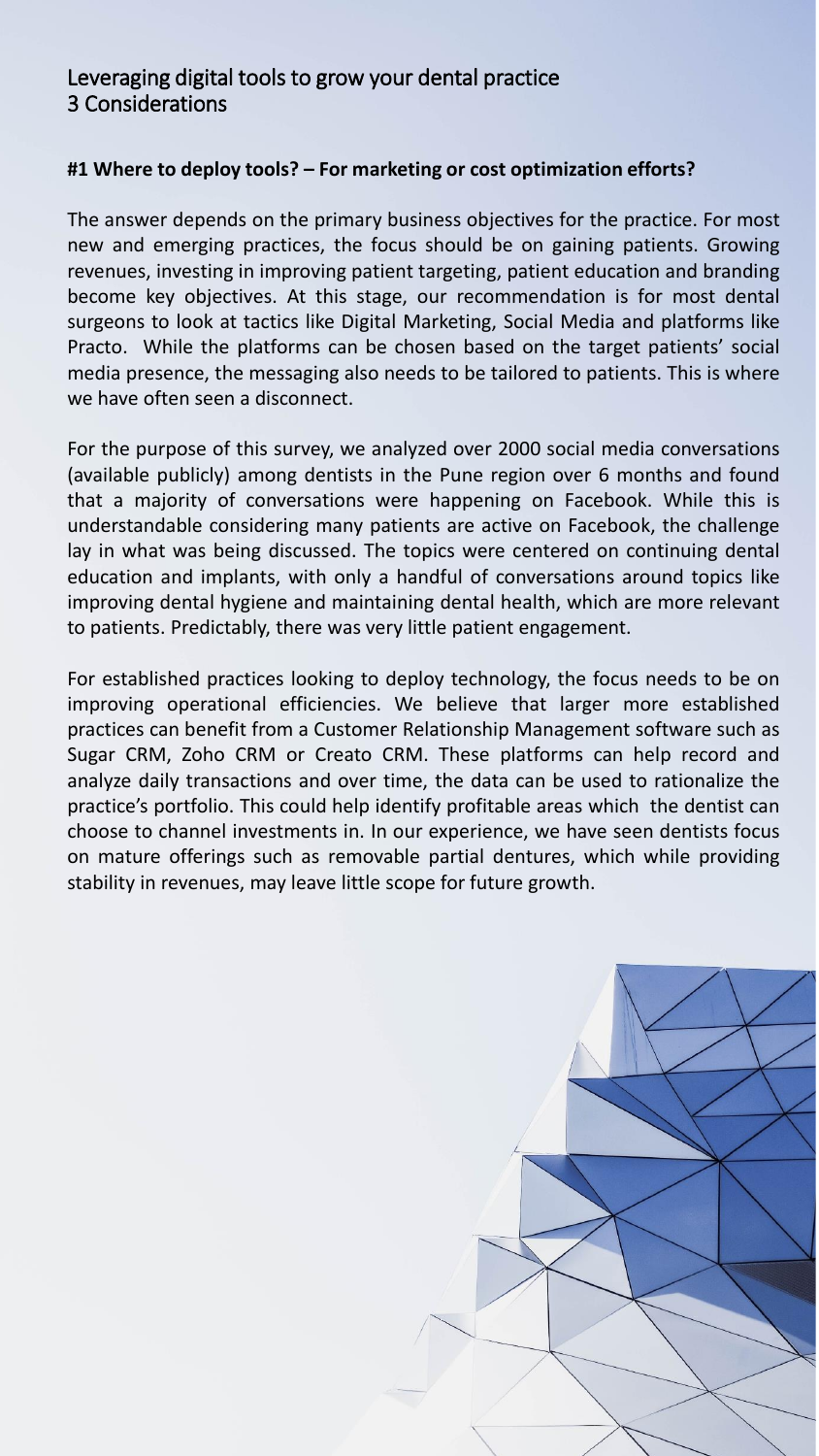#### **2 Paid tools versus free tools**

One of the most interesting aspects of marketing in the digital world is the usage of tools. Today small and medium sized medical practices have access to cloud based tools, that help them manage their brand on the digital space. While most doctors tend to start off with the free tools, I have often been asked what are the key considerations to move from free tools to paid ones. Now in my opinion, these are the three key criteria to move

- 1) Patient Base Maturity- If the patient base is digitally savvy, then it is worth considering moving from free to paid tools. When I say digitally savvy I mean if you are a pedodontist practicing in an urban area then it is safe to estimate that your patient base which is essentially kids and their parents are digitally savvy and it would make sense investing in paid tools.
- 2) Volume of content / Frequency of posting- If you have a mechanism to create relevant content constantly and if it is being posted daily then it make sense consider moving from a free tool to a paid tool. The other thing to consider here is the availability of the content in various formats, videos, infographics, text, images etc

3) Investments in Marketing- While a digitally savvy patient base and tons of relevant content to share are [precursors, it would also be important to make investments in the marketing space. So if you have already invested in training your staff to work with these tools then it makes sense upgrading from free to paid tools. Otherwise you might make the most of your investment in these channels. So it important to either train some of your staff on marketing or to hire marketing people to help you run these tools to make the best out of them.

#### **# 3 Evaluating tools - When do you need to change?**

The other question I have been often asked is around the effectiveness of various online tools. How does on measure the effectiveness of your online tools. There are a couple of criteria

- 1) Growth in Influence- One of the best measurement criteria's is if these tools are helping you grow your influence in the dental field. Are you being recognized as a credible source of information in the area around which you have shared content. Klout score is a way to understand if your influence has grown and you should keep a constant watch on the same.
- 2) Developing Patient Personas- Are you able to gain insights from your own patient database. Are you able to identify your top patients and does the tool help your develop personas that help you understand the stated and unstated needs from your key patients.
- 3) Growth in the practice We use tools to help us grow the practice. If the investments are not helping us grow by almost 20% in value and almost 5-10% in volume over and above what we would have received from organic growth. If your tool investment is not creating an exponential growth for your practice then it is time to revisit the investment.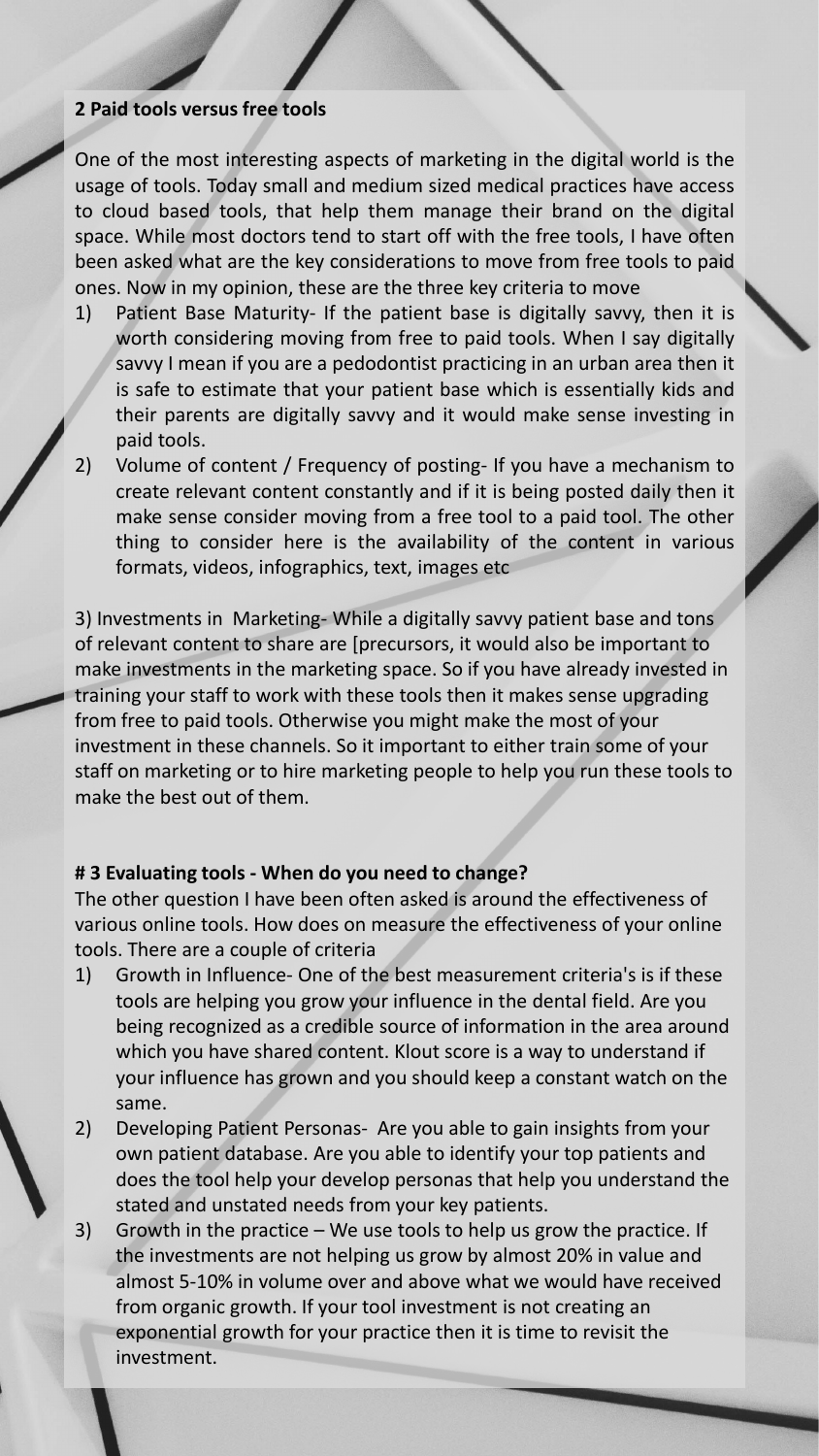# **Indian Dental Association: Taking Dental Management to the next level**

The Indian Dental Association is the main body governing the practice of dentistry in India. The Indian Dental Association (IDA) is an authoritative, independent and recognized voice of dental professionals in India. They are committed to public oral health, ethics, science, and advancement of dental professionals through its initiatives in advocacy, education, research and development of standards.

The vision of the IDA is "Optimal National Oral Care for All " by 2020 and in accordance with the vision, the IDA has launched many public Dental health programs.

In addition to the IDA has been working on improving the adoption of management principles and technology among the dental professionals in India. In the 2016 report, we had mentioned how the IDA has been working on improving and educating other dental professionals on the use of social media. This has helped to such an extent today that almost 90% of dental practices surveyed have a Facebook page.

The IDA uses conferences, exhibitions, classroom sessions and webinars to educate members and dental professionals to adopt management practices. One of the programs for example is the "Overall Excellence Classroom programme". The program looks at key areas, like Practice Management, Applicable Laws in Practice, Records Management, Medico-Legal Aspects of the Practice, Finance, Marketing, PR, and Operations. The course also teaches soft skills to the dentists along with how they should handle stress and tips on nutrition.

More than 50,000 dentists are members of IDA and it has more than 300 branches across the country.